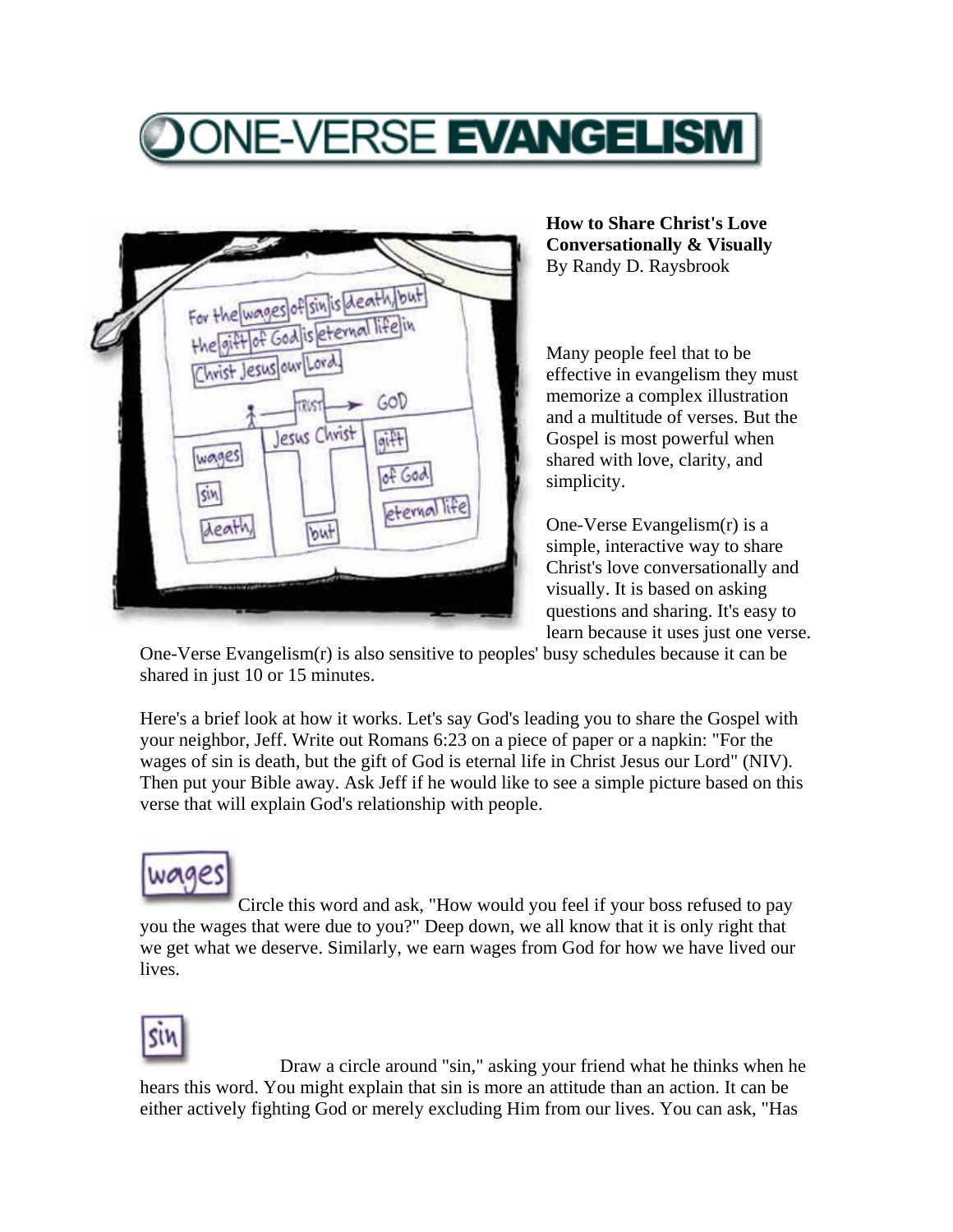God ever seemed far away?" If he says "Yes," add that that's one of the things sin does-it makes God seem far away. Now draw two opposing cliffs with a gap in between.

Circle this word and ask what thoughts come to mind. Explain that death in the Bible always means some kind of separation.



While circling this word, mention that it is important because it means that a sharp contrast in thought is coming. What we have just looked at is bad news; what follows is good news.



Draw a circle around this word. Ask, "If wages are what a person earns, then what is a gift?" Remind your friend that someone must purchase every gift.

# $0 + 600$

Circle this and explain that the gift you are talking about is free. It is from God Himself. It's so special that no one else can give it. Ask, "How do you feel when someone gives you a special gift?"

## eternal life

Circle these two words next, and then ask, "How would you define these words?" Contrast one side of the cliff, death, with the other side, eternal life. Ask, "What is the opposite of separation from God?"

## hrist Jesu

Draw these words so they create a bridge between the two cliffs. Help your friend to consider that every gift has a giver, and only Jesus Christ can give the gift of eternal life.

### TRUS-

Write this word over the bridge you just drew. Explain that friends trust each other, and tell your friend that Jesus wants a trusting friendship with him. All he has to do is admit that he is responsible for the "sin" of either fighting or excluding God from his life. That is what trust means-trusting that Jesus wants to forgive us for rejecting Him from our lives. At this point, you can ask him if he wants to start a relationship with God that will last forever. If he says "Yes," invite him to pray a short prayer in his own words, asking Jesus to forgive him.